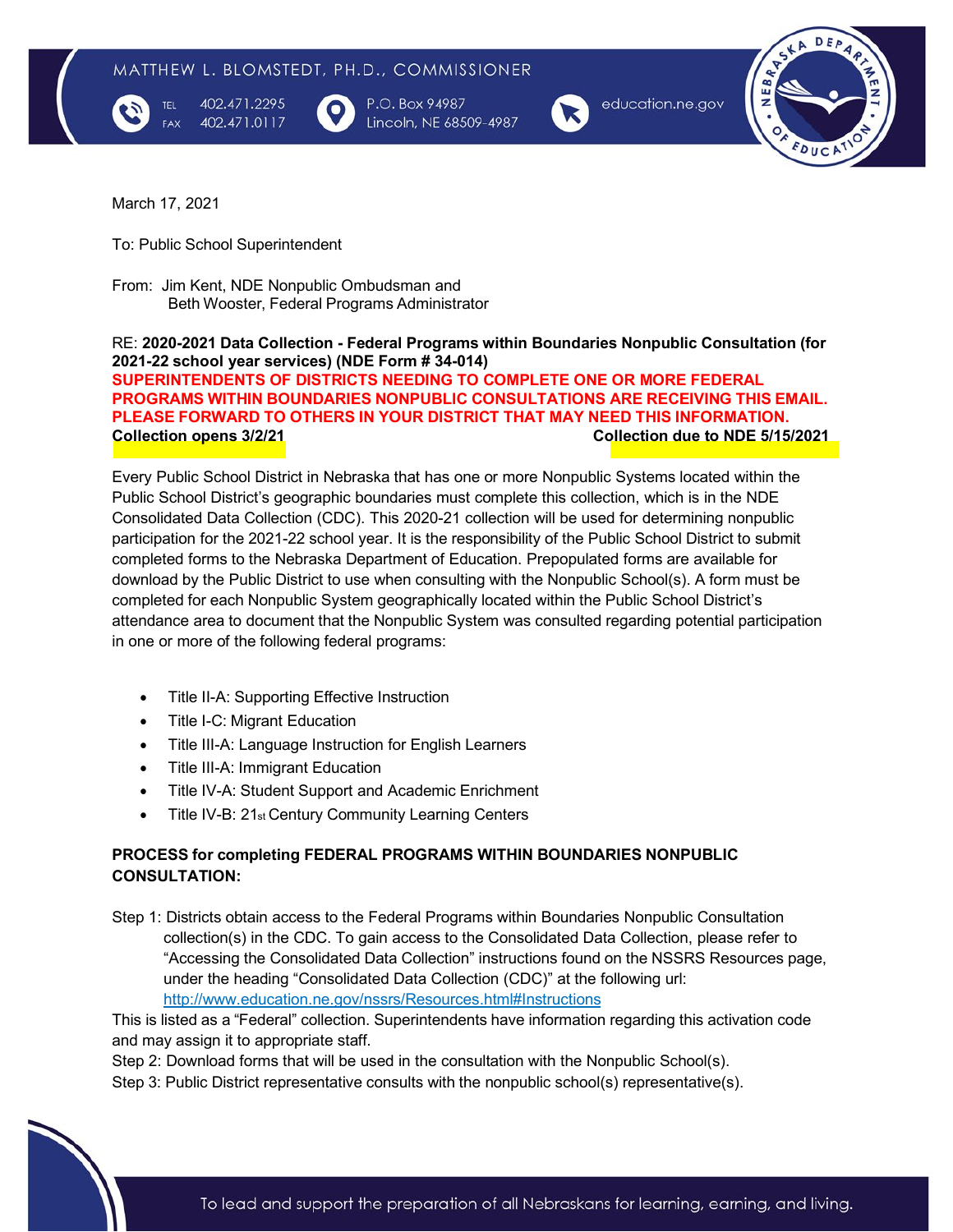- Step 4: After completion of consultation with the Nonpublic School(s), **the Public District will enter data from the form into the Federal Programs within Boundaries Nonpublic Consultation Collection in the CDC.** Validations and warnings are in place to assist districts with submitting the data correctly
- Step 5: Public District submits and approves the collection by **due date of May 15, 2021**. Corrections will be allowed during the audit window, which closes on May30<sup>th</sup>. Data may be "Submitted" by the person assigned this task by the Superintendent. The Authorized Representative is the only one that can "Approve" the data in the CDC.

Step 6: Public Districts keep the paper consultation forms, with original signatures, on file for six years. These forms may be requested by NDE at any time and/or reviewed during ESEA monitoring.

The following information may be helpful as you navigate through the form.

- Column B. Public District Receives Allocation
	- o Title II-A has been marked "Yes" since every Nebraska Public District is eligible for these funds.
	- o The remaining grants listed have this comment included: "Consultation for these grants is required as eligible recipients are not yet known."
- Column C. Nonpublic School Consulted
	- $\circ$  All grants have a radio button to be marked "Yes" after consultation has taken place. This is the initial step in the consultation process should the District become eligible for these grants.
- Column D. Nonpublic School Participating
	- o Select "Yes" or "No" for each grant program listed.
- Column E. Nonpublic EL Number
	- o Enter appropriate number, if applicable.
- Column F. Nonpublic Immigrant Number
	- o Enter appropriate number, if applicable.
- Column G. Comments
	- $\circ$  NDE is suggesting if "Yes" is selected in Column D, you may want to make a comment in Column G that indicates the Nonpublic will participate if the Public District would receive a grant.

### **Title II-A: Supporting Effective Instruction**

**NOTE**: Beginning with the 2017-18 school year, USDE began updating the formula for determining state level **Title II-A allocations**. The "hold-harmless" provision governing the calculation of District subgrants by NDE is no longer used.

- The change requires that 20% of the funds must be distributed to Districts based on the relative number in individuals ages 5 through 17 who reside in the area the District serves (based on the most recent Census data); and
- 80% of the funds must be distributed to Districts based on the relative number of individuals ages 5 through 17 who reside in the area the District serves and who are from families with incomes below the poverty line (based on the most recent Census data)

### **Title IV-A: Student Support and Academic Enrichment**

The purpose of this grant is to improve students' academic achievement by increasing the capacity of States, Districts, Schools, and local communities to:

- Provide all students with access to a well-rounded education;
- Improve school conditions for student learning; and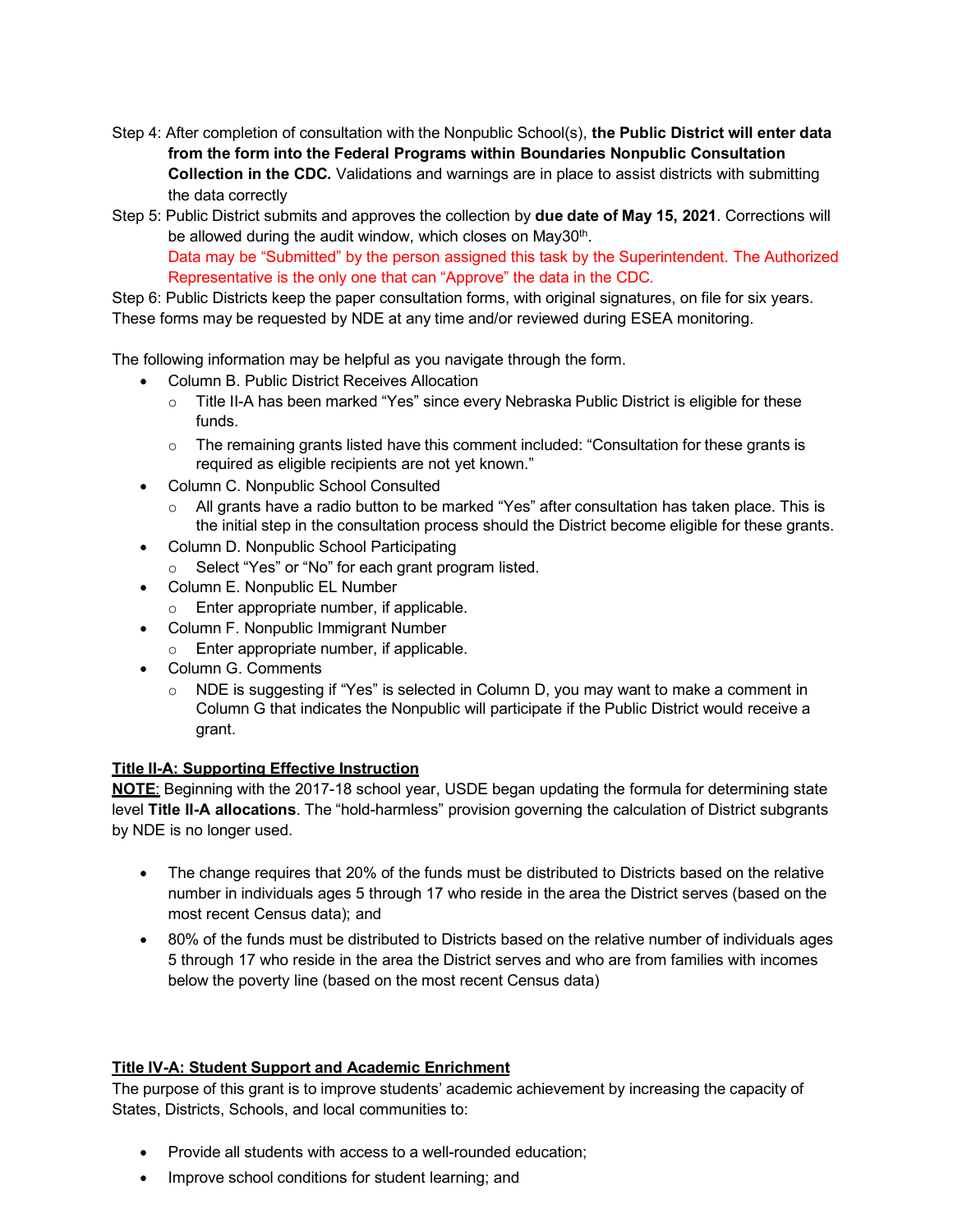• Improve the use of technology in order to improve the academic achievement and digital literacy of all students.

# **Determining Equitable Services Amount for Titles II-A and IV-A**

The amount a Public District must reserve to provide equitable services for Nonpublic School teachers and other educational personnel for Title II-A and Title IV-A services is based on the District's total Title II-A and IV-A allocations, less administrative costs. The District determines the amount of funds available for Title II-A and IV-A equitable services for Nonpublic School teachers and other educational personnel by calculating, on a per pupil basis, the amount available for all public and private school students enrolled in participating Nonpublic Schools in the area served by the District (regardless of a student's residency). The attached spreadsheet includes enrollment numbers for both public and nonpublic districts/schools. See sample calculation below.

# SAMPLE OF FORMULA TO DETERMINE AMOUNT FOR TITLE II-A and IV-A **EQUITABLE SERVICES ALLOCATIONS**

| A. Number of Students Enrolled       |                                                     |              |
|--------------------------------------|-----------------------------------------------------|--------------|
| A1                                   | <b>Public District Enrollment</b>                   | 9170         |
| A2.1                                 | Nonpublic #1 Enrollment                             | 291          |
| A2.2                                 | Nonpublic #2 Enrollment                             | 126          |
| A2.3                                 | Nonpublic #3 Enrollment                             | 28           |
| A2.4                                 | Nonpublic #4 Enrollment                             | 64           |
| A2                                   | <b>Nonpublic Total Enrollment</b>                   | 509          |
| A3                                   | Total Enrollment -- Public & Nonpublic (A1 + A2)    | 9679         |
| <b>B. Title II-A Allocations</b>     |                                                     |              |
| <b>B1</b>                            | <b>Total District Allocation</b>                    | \$300,000.00 |
| <b>B2</b>                            | Admin. Costs (for Public & Nonpublic)               | \$5,000.00   |
| <b>B3</b>                            | District Allocation minus Admin Costs (= B1 - B2)   | \$295,000.00 |
|                                      | <b>C. Per Pupil Rate</b>                            |              |
| C1:                                  | B3 divided by A3                                    | \$30.48      |
| <b>D. Equitable Services</b>         |                                                     |              |
| D <sub>1</sub>                       | Amount District must reserve for equitable services | \$15,513.48  |
|                                      | for Nonpublic School teachers and other educational |              |
|                                      | personnel (= A2 $\times$ C1)                        |              |
| <b>E. Public District Allocation</b> |                                                     |              |
| E <sub>1</sub>                       | Amount available for Public District teachers and   | \$279,486.52 |
|                                      | other educational personnel (= B3 - D1)             |              |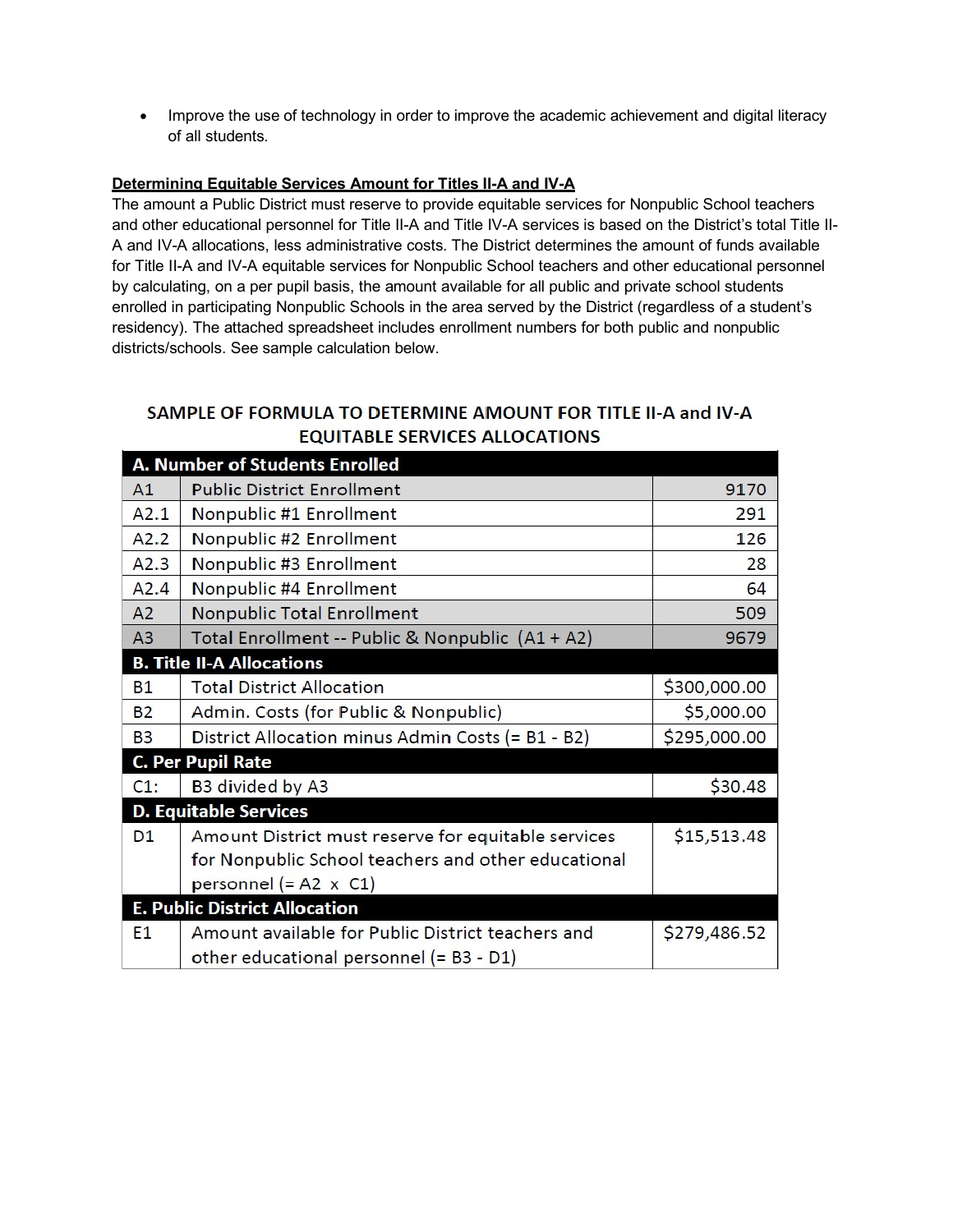Keep in mind that when NDE posts Title II-A and Title IV-A Equitable services amounts, the amounts DO NOT include any set-aside for administrative or indirect costs or funds transferred from Title II-A or IV-A into another ESEA program. When these are applied, the amount available for direct services for both public and nonpublic schools is reduced.

## **CONSULTATION REQUIREMENT**

On November 21, 2016, USDE published Non-Regulatory Guidance regarding Fiscal Changes and Equitable Services Requirements. (Guidance available at:

https://www2.ed.gov/policy/elsec/leg/essa/essaguidance160477.pdf). The guidance indicates that the goal of consultation is agreement between the LEA (Local Education Agency) and appropriate nonpublic school officials on how to provide equitable and effective programs for eligible private school children.

Because of this requirement, a statement is included in Section 3 of the data collection, Certification Signatures. The statement, "I agree with the equitable and effective programs that will be implemented based on this consultation," is to be marked yes or no by the Nonpublic School Representative.

As consultations take place for the 2021 school year, it is highly recommended that both public and nonpublic schools consider completing Needs Assessments before the end of this school year to determine how federal funds will be utilized in the following year. **A current Needs Assessment provides a good starting point when determining what activities federal funds will support.**

## *What Takes Place During the Consultation?*

The goal of the consultation process is to design and implement a program that will provide equitable services and meet the needs of the eligible nonpublic school students and/or teachers and other educational personnel. Consultation between the entity receiving federal financial assistance and nonpublic school officials must occur before any decision is made that could affect the ability of nonpublic school students, teachers and other educational personnel to receive the benefits under ESEA (Elementary and Secondary Education Act) and must continue throughout the implementation and assessment of activities. Consultation generally must include discussion on such issues as:

- How the children's needs will be identified;
- What services will be offered;
- How, where, and by whom the services will be provided;
- How the services will be assessed and how the results of the assessment will be used to improve those services;
- The size and scope of the equitable services to be provided to the eligible nonpublic school children, teachers and other educational personnel, the amount of funds available for those services, and how that amount is determined;
- How and when the agency, consortium, or entity will make decisions about the delivery of services, including a thorough consideration and analysis of the views of the nonpublic school officials on the provision of services through potential third-party providers; and
- Whether the agency, consortium, or entity shall provide services directly or through a separate government agency, consortium, or entity, or through a third-party contractor; and
- Whether to provide equitable services to eligible nonpublic school children—
	- $\circ$  By creating a pool of funds with all of the funds allocated based on all the children from low-income families in a participating school attendance area who attend private schools; or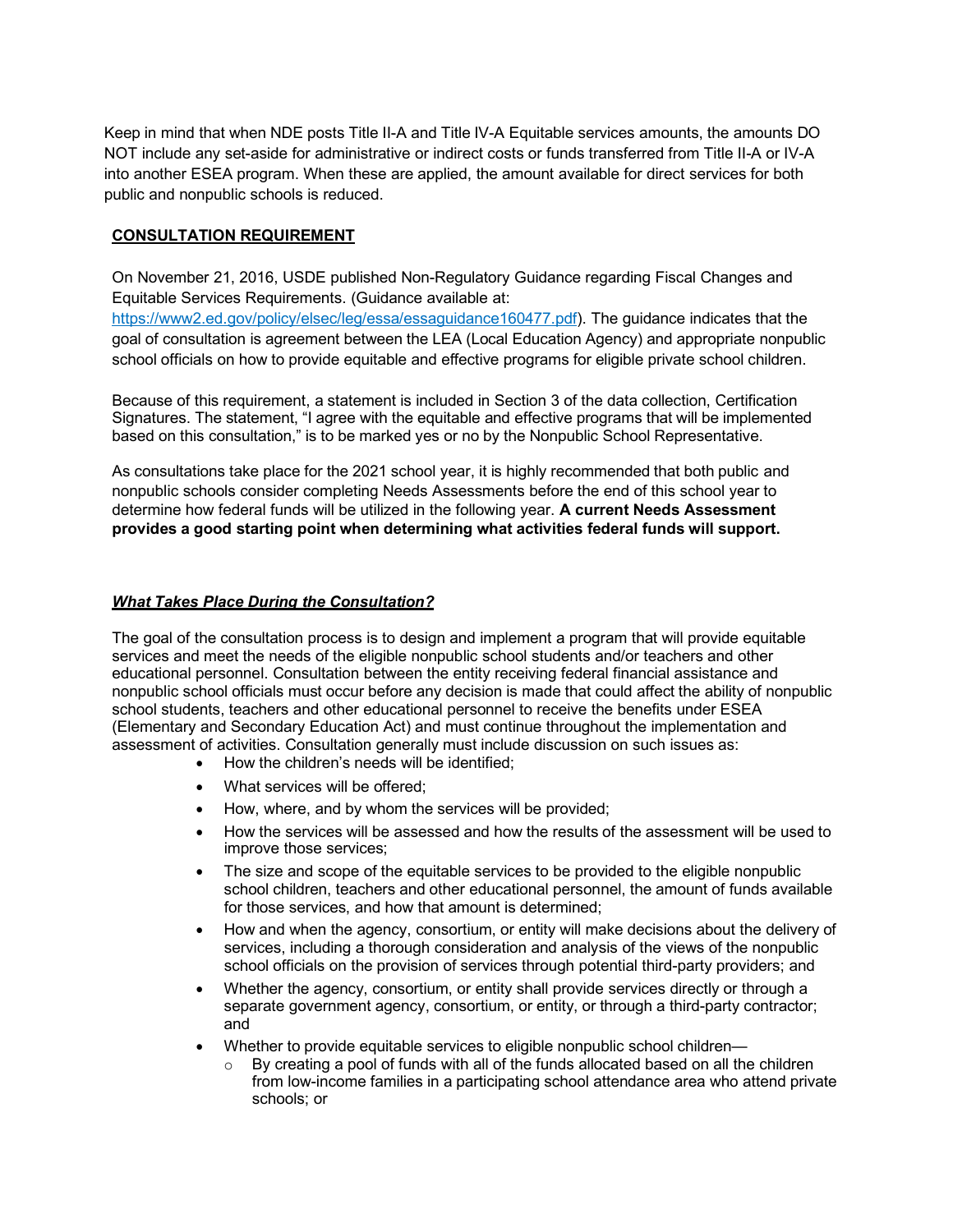o In the agency's participating school attendance area who attend private schools with the proportion of funds allocated based on the number of children from low-income families who attend nonpublic schools.

For your convenience, NDE is providing a checklist that you may want to use during the ongoing consultation process. See attachment. The checklist will also be available on the NDE Federal Programs Website.

### *Transferability*

An LEA may transfer all or a portion of funds it receives under Title II-A and Title IV-A. **Each program covered by the transferability authority is subject to the equitable services requirements under Title I or VIII, which may not be waived. (ESEA section 8401(c)(5).) Before an LEA may transfer funds from a program subject to equitable services requirements, it must engage in timely and meaningful consultation with the appropriate nonpublic school officials.** (ESEA section 5103(e)(2).) With respect to transferred funds, the LEA must provide nonpublic students and teachers with equitable services under the program(s) to which, and from which, the funds are transferred, based on the total amount of funds available to each program after the transfer.

In other words, if an LEA transfers 50% of their Title II-A funds to Title I, the nonpublic portion of Title II-A funds is determined based on the funds remaining in Title II-A AFTER the funds have been transferred. Calculating the amount for equitable services CANNOT BE CALCULATED UNTIL THE TOTAL ALLOCATION HAS BEEN REDUCED BY THE AMOUNT OF FUNDS BEING TRANSFERRED OUT OF TITLE II-A.

The amount of funds transferred from Title II-A into Title I will be added to the amount of funds used for determining allocations for Title I nonpublic services. See example calculations on next page.